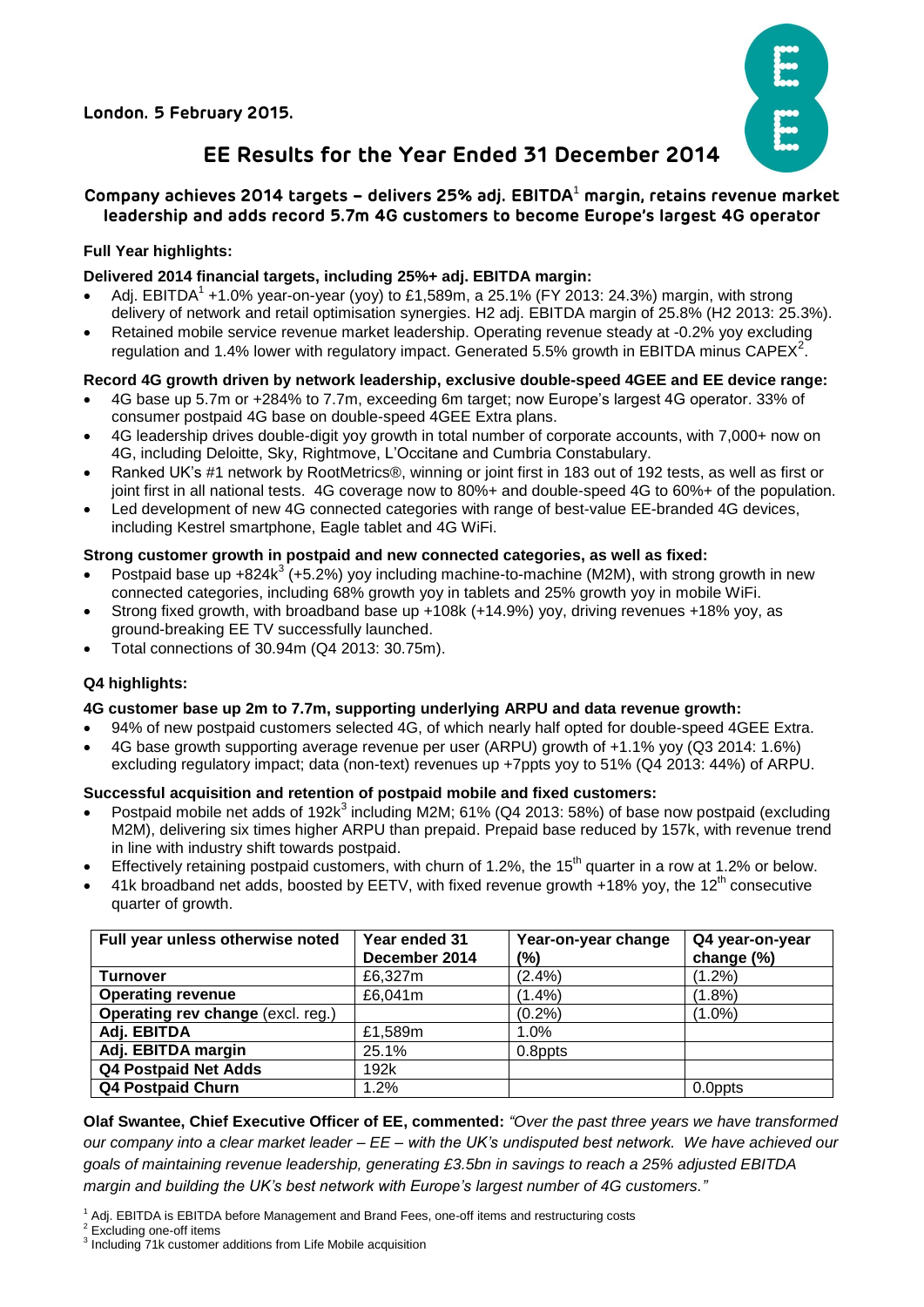### **Operating Review**

During 2014, EE largely completed the merger phase of the joint venture with the transformation of our company into the clear market leader. Over the past few years, we have created the UK's biggest, fastest and best network; built EE into a leading UK mobile brand; revamped our sales model and streamlined our retail estate by 20%; were named one of the *Sunday Times* Best 25 Big Companies To Work For, and generated significant operational efficiencies and synergies, with our indirect cost base down nearly 20% since 2010.

At the same time, we led market innovation with UK firsts including double-speed 4G and 4G+, 4G speedtiered, Shared, prepaid and WiFi plans as well as a range of EE branded 4G devices. We turned around our fixed business by focussing on effective cross-selling and marketing, and launching the ground-breaking EE TV service. This enabled us to achieve our 2014 financial targets: reaching 25%+ adj. EBITDA margin, retaining our lead in mobile service revenue market share and growing EBITDA minus CAPEX.

#### **Our Customers: Maintaining commercial leadership**

We maintained good commercial momentum throughout the year, with underlying operating revenue steady at -0.2% yoy. Including the impact of regulatory cuts, operating revenue was 1.4% lower yoy at £6,041m. In Q4, underlying operating revenue was 1.0% lower yoy and 1.8% lower including regulatory impact.

Over the year, we added 824k net postpaid customers, with 551k excluding M2M. In Q4, we added 192k net postpaid customers, with 144k excluding M2M. Our value mix further improved with our consumer/B2B postpaid base up to 61% (Q4 2013: 58%), helping drive underlying ARPU up +1.1% (Q3 2014:1.6%). Postpaid churn in Q4 was 1.2%, the 15<sup>th</sup> quarter in a row at 1.2% or below. Our 4G base reached 7.7m, with an increase of 2m in Q4. Strong B2B demand for 4G continued with 7,000+ corporate accounts now using 4G.

Our fixed broadband business grew rapidly, driven by our strategy to cross-sell mobile and fixed products. Full year fixed revenue growth was up +18%, the third year in a row of strong growth. In the year, we added 108k net fixed broadband customers, including 41k in Q4, with encouraging early demand for EE TV, enabling us to provide customers with attractive, best value propositions for mobile, broadband, fixed line and TV.

#### **Our Company: Operational excellence to extend network leadership and improve service**

Throughout the year we maintained strong cost discipline by progressing network, retail, supplier and other operational optimisation programmes while maintaining focus on delivering the best network and best service. Full year indirect costs were reduced 3.2% yoy.

We have completed 93% of our network optimisation, while simultaneously upgrading our 2G equipment and rolling out 4G. 4G coverage today reaches nearly 84% of the population, and is on track to reach 98% by the end of 2015. We have rolled out double-speed 4G across 60%+ of the population and 4G+ (LTE-Advanced) in central London. We announced plans to further extend coverage with innovations including WiFi Calling, 4G over 800 MHz, voice over 4G and building innovative new micro networks across 1,500 rural communities.

We continued to invest in becoming number one for customer service. We have on-shored 600 customer service roles and had 835 apprentices in our award-winning apprenticeship scheme. We streamlined our retail estate to 580 stores, including acquiring 50+ Phones 4u stores where we had limited direct sales presence.

## **Our Future: Effectively leveraging the connected opportunity**

We are making excellent progress leveraging our network to grow data revenues, supported by our EEbranded 4G device range. In Q4, 94% of new and 92% of renewing postpaid customers selected 4G, with migrations showing an increased portion of revenue from monthly access fees. Data/text revenues rose, reaching 60% of ARPU in Q4, against 56% in Q4 2013, with data (non-text) revenues up to 51% of ARPU versus 44% in Q4 2013. We continue to maximise network connections, with our postpaid bases for tablets up +68%, mobile WiFi up +25%, and M2M up +16.6% yoy, and our Mobile Virtual Network Operator base up +2.9% yoy to 3.7m, including the BT MVNO.

#### **Dividend, Capital Structure and one-off items**

In the second half, we paid £159m in dividends. At the end of the year, our leverage ratio was 1.2x Net Debt to EBITDA<sup>4</sup>. Standard & Poors and Moody's both maintained EE's investment grade ratings. The administration of Phones 4u resulted in the accelerated recognition, with no impact on cash, of £336m upfront customer investment costs that would have otherwise been recognised over the next five years, and which are recognised as a one-off item within 2014 EBITDA.

#### **2015 Priorities**

In 2015, we plan to retain mobile service revenue leadership, further improve our adj. EBITDA margin and grow EBITDA minus CAPEX. We remain committed to a leverage ratio below 1.75-2x.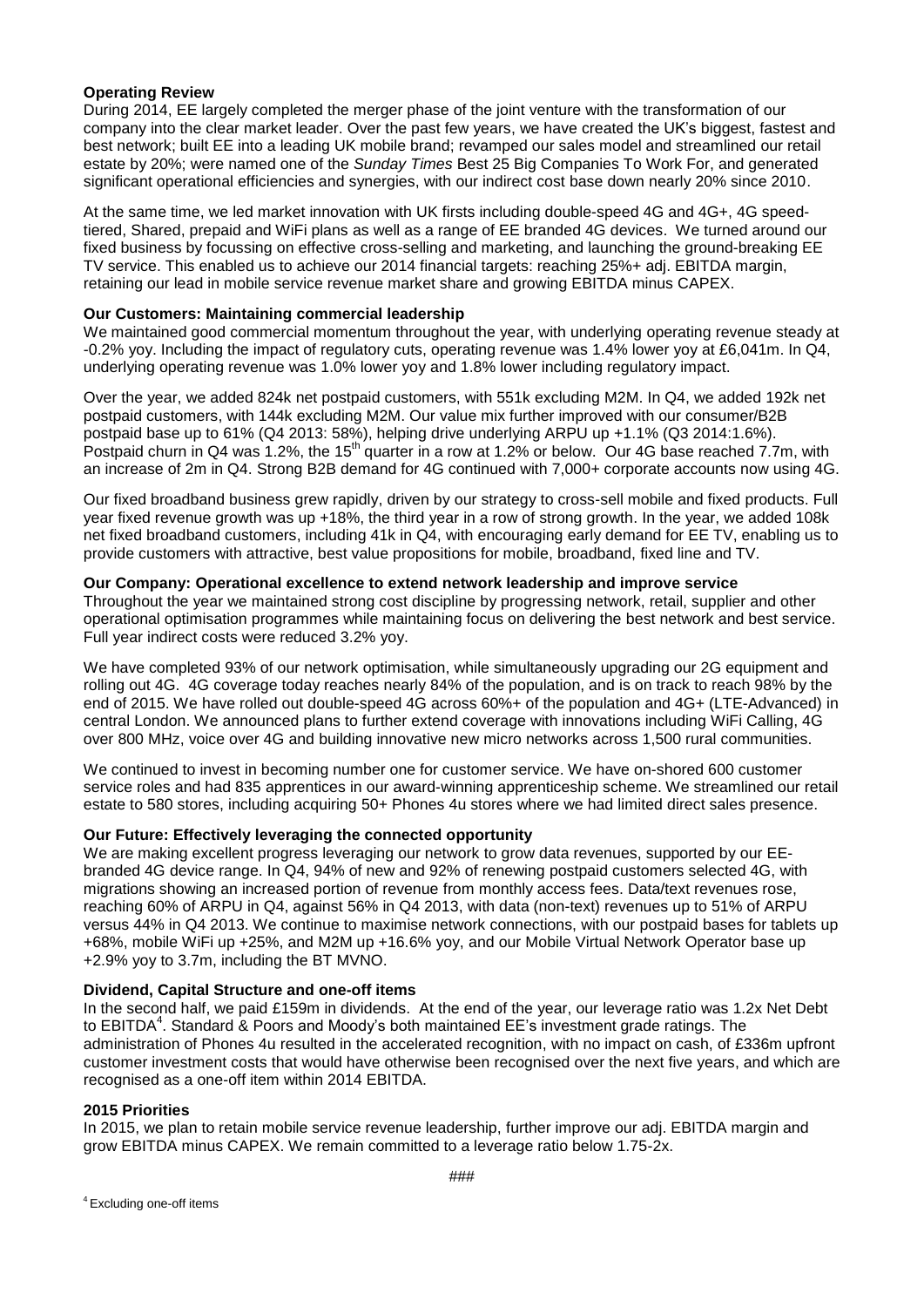**Media Contacts:** Dan Perlet dan.perlet(at)ee.co.uk

#### **Investor Relations Contacts:**

Deutsche Telekom Investor Relations: [peer.rossbach\(at\) telekom.de](mailto:peer.rossbach@telekom.de) or +49 228 181 88 120

Orange Investor Relations: didier.kohn(at)orange.com or +33 1 44 44 72 53

#### **Bond Programme contacts:**

Fairvue Partners Severine Camp TeamEE(at)fairvuepartners.com

#### **About EE**

EE is the largest and most advanced digital communications company in Britain, delivering mobile and fixed communications services to consumers, businesses, government and the wholesale market. EE has approximately 13,000 employees and 580 retail stores, and serves more than 30 million customers across its mobile, fixed and wholesale businesses.

EE runs the UK's biggest and fastest mobile network, pioneering the UK's first superfast 4G mobile service in October 2012. EE's 4G coverage today reaches more than 80% of the UK population. EE's 2G coverage reaches 99% of the population while 3G reaches 98%. EE's superfast fibre broadband service covers 54% of the UK population, and ADSL broadband service covers 98.7% of the population.

In the last few years, EE has received extensive independent recognition including being ranked the UK's best overall network by RootMetrics®, Best network at the 2014 Mobile News Awards, Fastest Network at the 2013 uSwitch Awards, Best Network at the 2014 Mobile Choice Consumer Awards and What Mobile Awards 2013, Network Innovation at the 2013 Recombu awards and Best Network for Business at the 2013 Mobile Industry awards.